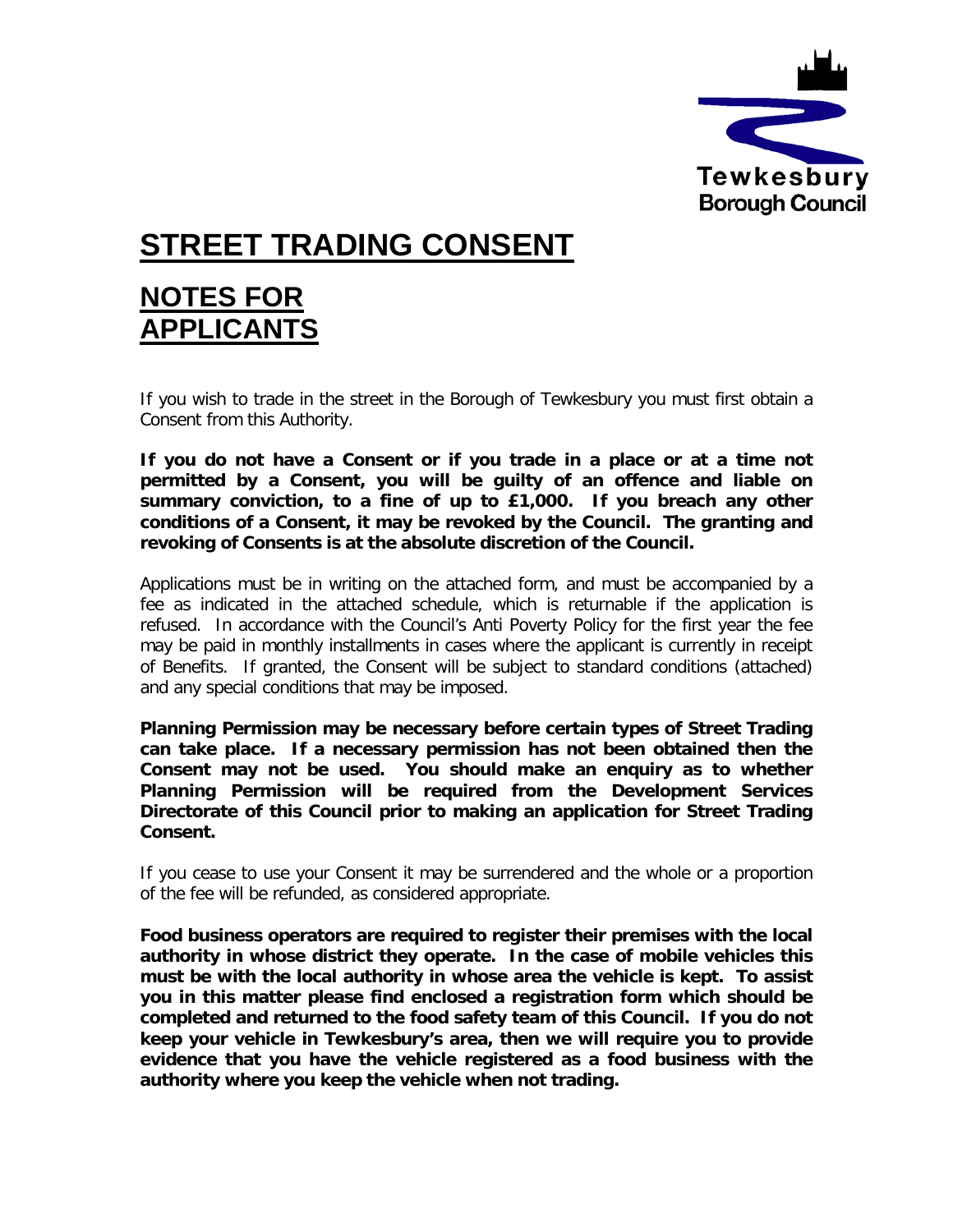

### **STREET TRADING POLICY**

**The Tewkesbury Borough Council recognises that street trading can provide a useful service to persons residing in or resorting to the Borough particularly in rural areas without the benefit of local shops.**

- 1. A consent to trade in a street or streets within the Borough will normally be granted provided that:
	- a) the street is not a Prohibited Street;
	- b) the trading unit can be located so as to ensure that it does not cause an undue interference, inconvenience, obstruction or danger to pedestrian or vehicular traffic or emergency services;
	- c) where goods sold are of a type sold in any permanent shop premises within 250 metres then static trading will not be permitted on more than 2 days in any one week; and
	- d) no roadside signage advertising the trade takes place other than on the trading unit.
- 2. In deciding upon whether or not to grant a Consent consideration will be given to:
	- a) any views expressed by a local Borough Councillor, Parish or Town Council, Highway and Planning Authority, Police and Fire Authority or local retail traders;
	- b) any noise, odour or other nuisance likely to be caused to nearby residents or commercial premises; and
	- c) the likelihood of the trading activity detracting from the visual or other attractions of the area in which it takes place, particularly designated conservation areas, areas of outstanding natural beauty and sites of special or scientific interest.

Each application for a street trading consent will be considered on its merits and may be subject to such conditions as the Council consider reasonably necessary.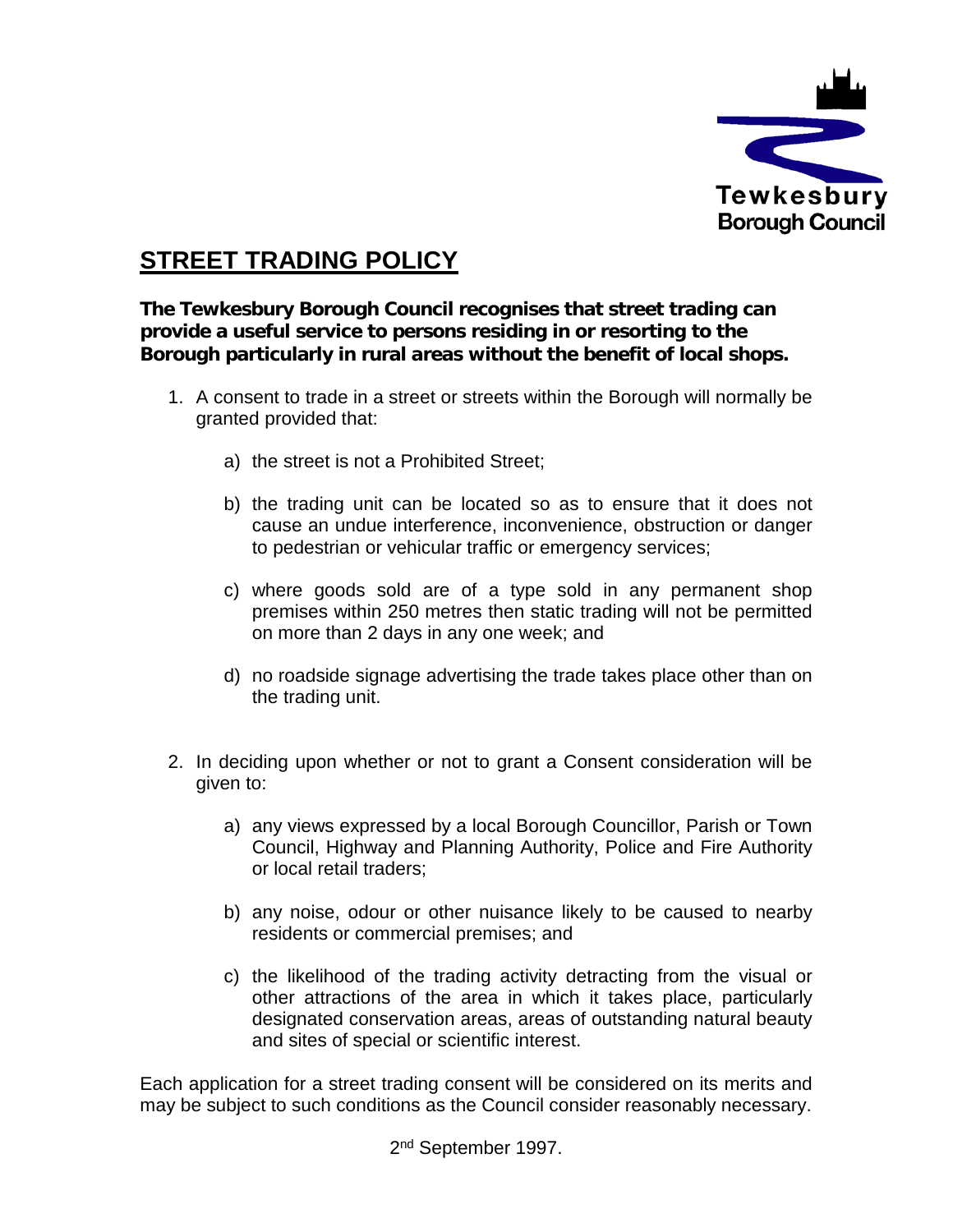

## **STREET TRADING CONSENT DEFINITIONS**

| "Consent Street"    | Means a Street in which Street Trading is<br>prohibited without the consent of the Borough<br>Council:                                                                                                                                                                      |
|---------------------|-----------------------------------------------------------------------------------------------------------------------------------------------------------------------------------------------------------------------------------------------------------------------------|
| "Prohibited Street" | Means a Street in which trading is prohibited;                                                                                                                                                                                                                              |
| "Street"            | Includes:-                                                                                                                                                                                                                                                                  |
|                     | a) Any road, footway, beach or other area to<br>which the public have access WITHOUT<br>payment; and<br>b) A service area as defined in section 329 of<br>the Highway Act 1980; and<br>c) Any part of a street.                                                             |
| "Service Area"      | Means an area of land adjoining, or in the<br>vicinity of, a special road, being an area to<br>which there are or are to be provided, service<br>stations or other buildings or facilities to be<br>used in connection with the use of the special<br>road.                 |
| "Street Trading"    | Means the selling or exposing or offering for<br>sale of ANY ARTICLE (including a living thing)<br>on a Street.                                                                                                                                                             |
|                     | The following are NOT Street Trading:-<br>a) Trading by a person acting as a pedlar<br>under the authority of a pedlar's certificate<br>granted under the Pedlars Act 1871;<br>b) Anything done in a market or fair, the right<br>to hold which was acquired by virtue of a |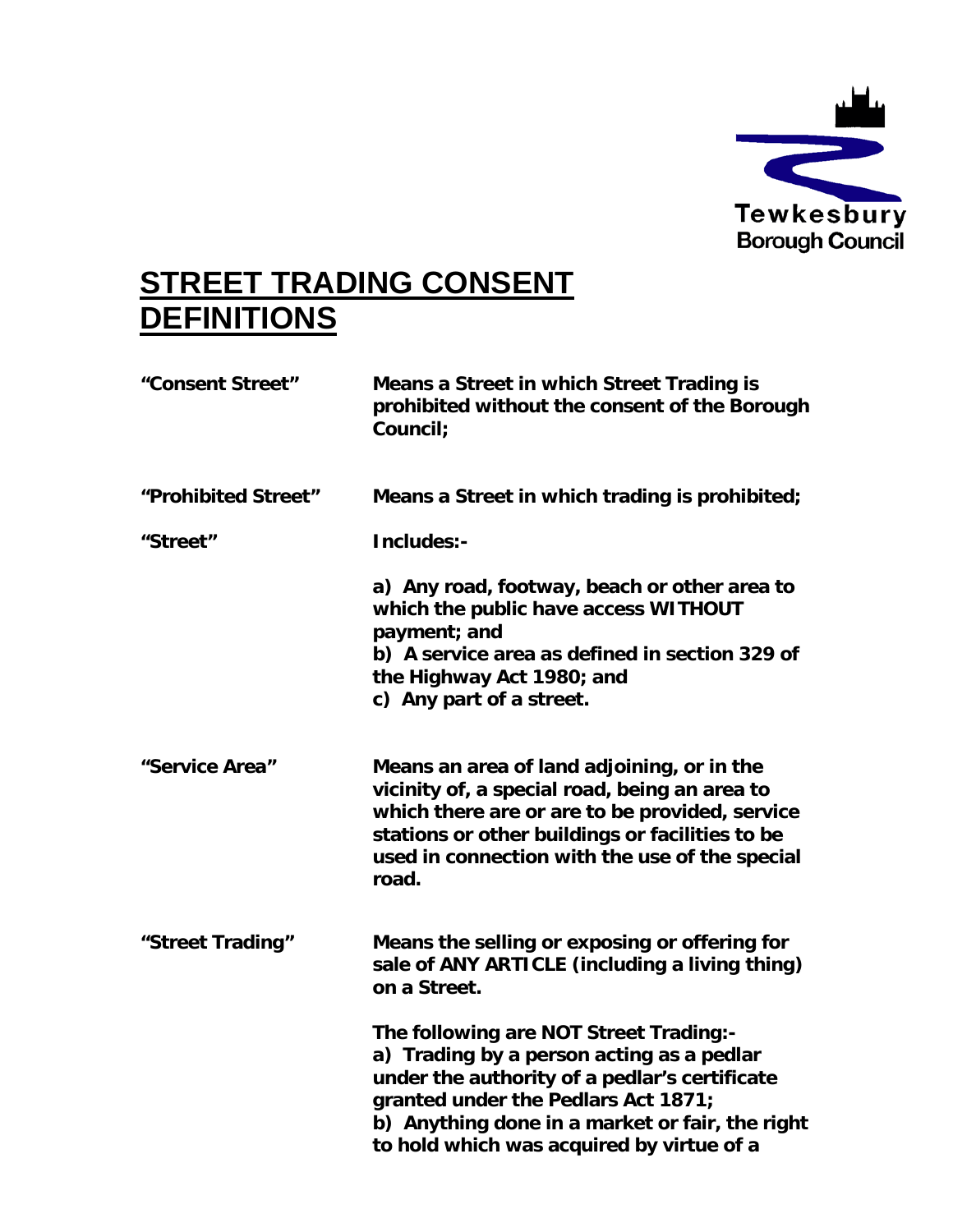**grant (including a presumed grant) or acquired or established by virtue of an enactment or order;**

**c) Trading in a trunk road picnic area provided by the Secretary of State under Section 112 of the Highway Act 1980;**

**d) Trading as a news vendor;**

**e) Trading which is carried on:-**

**at premises used as a petrol filling station; or at premises used as a shop or in a street adjoining premises so used and as part of the business of the shop;**

**f) selling things, or offering or exposing them for sale as a roundsman:**

**g) the use for trading under Part VIIA of the Highways Act 1980 of an object or structure placed on, in or over a highway:**

**h) the operation of facilities for recreation or refreshment under Part VII of the Highway Act 1980;**

**j) the doing of any thing authorised by regulations made under Section 5 of the Police, Factories etc, (Miscellaneous Provisions) Act 1916.**

#### **NOTE**

**The reference to trading as a news vendor in sub-paragraph (d) above is reference to trading where:-**

- **a) the only articles sold or exposed or offered for sale are newspapers and periodicals; and**
- **b) they are sold or exposed or offered for sale without a stall or receptacle for them or with a stall or receptacle for them which does not:**
	- **i) exceed 1 metre in length or width or two metres in height**
	- **ii) occupy the ground area exceeding 0.25 square metres; or**
	- **iii) stand on the carriageway of a street.**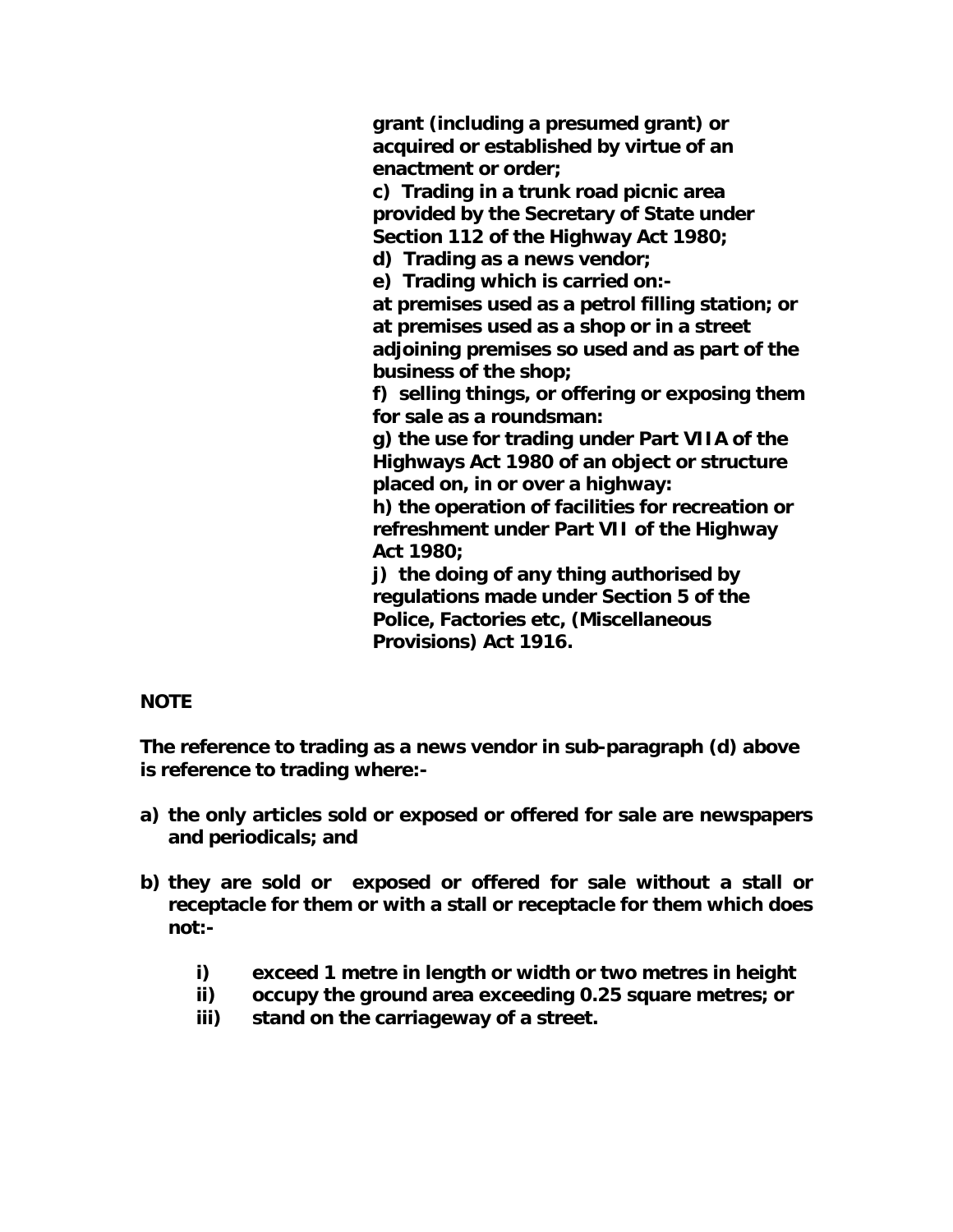#### **TEWKESBURY BOROUGH COUNCIL**

#### **STREET TRADING**

#### **PROHIBITED STREETS**

- 1. The A438 from its easterly junction with Barton Street and Chance Street, Tewkesbury to the Teddington Hands Roundabout.
- 2. The A435 from the boundary with Cheltenham Borough Council at Prestbury to Anchor Cottage Bend, Bishops Cleeve.
- 3. The A435 from the Teddington Hands roundabout to the County Boundary with Hereford and Worcester.
- 4. The A4019 from the boundary with Cheltenham Borough Council at Swindon to the junction with the M5 motorway but to exclude the lay-by at the Southern side of this road at Uckington.
- 5. The A40 from the boundary with the Cheltenham Bough Council at Badgeworth Parish Council to Gloucester City Council at Innsworth Parish (ie the Golden Valley By-Pass).
- 6. The A40 from the junction with the A48 at Highnam to the boundary with Gloucester City Council.
- 7. The A46 from the boundary with Cheltenham Borough Council to the junction with the A417 at Brockworth.
- 8. The lay-by at the side of the A46 at Postlip, Winchcombe.
- 9. The B4063 from its junction with the A40 at the Golden Valley roundabout, to the eastern edge of the Churchdown urban areas.
- 10.The B4632 (formerly A46) in Winchcombe from its junction with Corndean Lane to its junction with Silk Mill Lane.
- 11.North Street, Winchcombe from its junction with High Street, to its junction with Back Lane and Greet Road.
- 12.The B4075 at Prestbury from Cheltenham Borough boundary to its junction with the A46.
- 13.The A38 Tewkesbury from the High Street and Bredon Road junction to the junction with the A438 at the Mythe.
- 14.High Street, Barton Street, and Church Street, Tewkesbury.